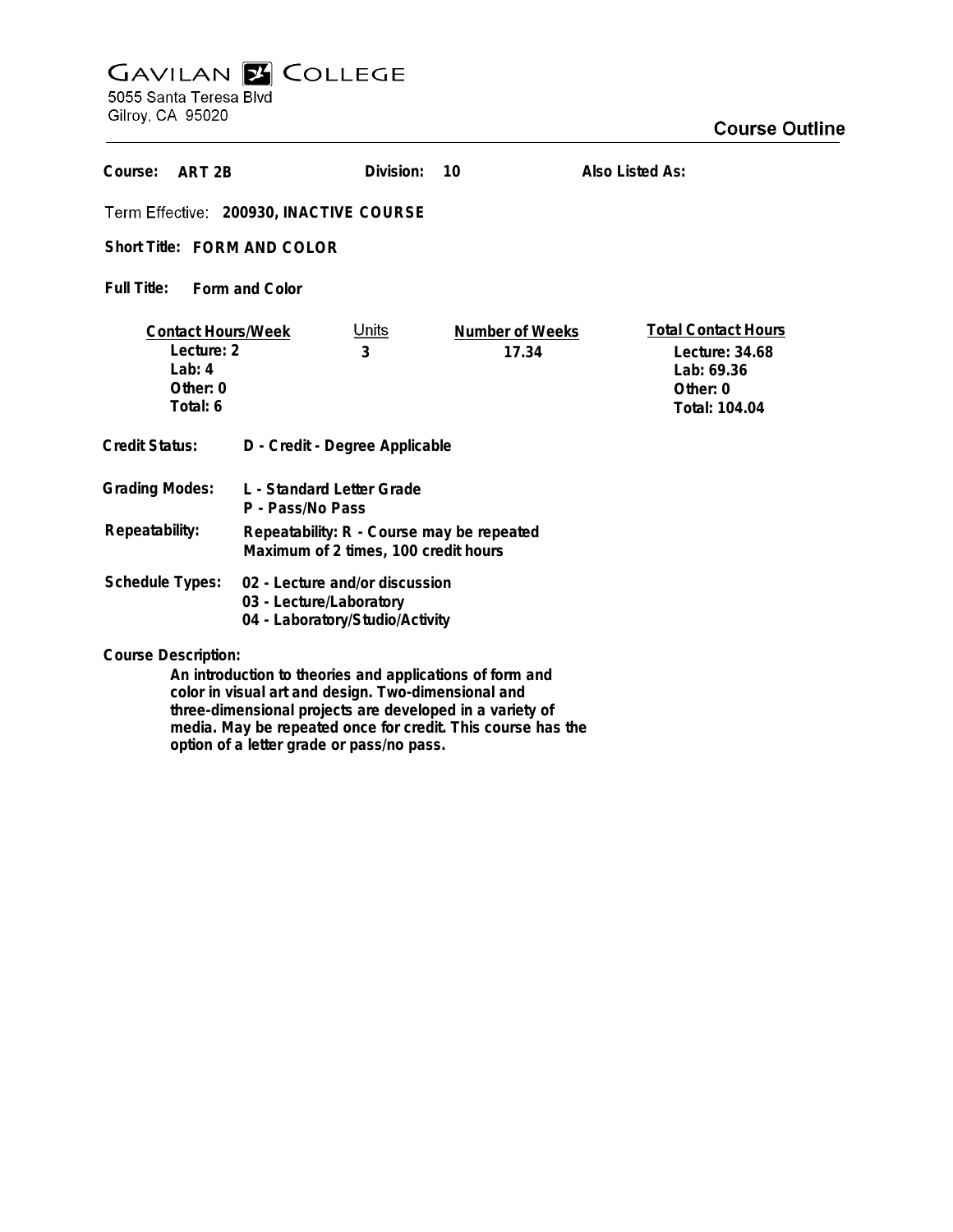**ARTICULATION and CERTIFICATE INFORMATION Associate Degree: GAV C1, effective 200630 CSU GE: IGETC: CSU TRANSFER: Transferable CSU, effective 200630 UC TRANSFER: Transferable UC, effective 200630 PREREQUISITES: COREQUISITES: STUDENT LEARNING OUTCOMES: 1. Create graphics and artworks using color and three dimensional form design elements and principles such as: line, shape, volume, balance, emphasis, economy, variety, repetition, rhythm, space, texture, value, and color. ILO: 1,7,5,2,6,4 Measure: projects, exercises, performance, demonstration, homework, labwork, critique and presentation 2. Create a three dimensional visual design utilizing the schemes and harmonies of color. ILO: 1,7,5,2,6,4 Measure: projects, exercises, performance, demonstration, homework, labwork, critique and presentation 3. Create lettering utilizing typographic elements and principles. ILO: 1,7,5,2,6,4 Measure: projects, exercises, performance, demonstration, homework, labwork, critique and presentation 4. Create a three dimensional visual design that expresses a message utilizing ideas and meaning with visual content. ILO: 1,7,5,2,6,4 Measure: projects, exercises, performance, demonstration, homework, labwork, critique and presentation 5. Create a complex color visual design that expresses a message utilizing ideas and meaning and psychological impact that expresses visual content. ILO: 1,7,5,2,6,4 Measure: projects, exercises, performance, demonstration, homework, labwork, critique and presentation 999999 TOPICS AND SCOPE: Inactive Course: 12/08/2008**  $6$  HOURS **LECTURE: Introduction to Form and Color Design. Isolating elements in design. Definitions and comparisons of fine art and applied art and design. Getting started in the creative process. Introduction to 3-D and color design tools and materials. Description and demonstration of pictureplane, format, figure ground relationships, flat space, figure**

**ground reversal, spontaneous interaction, viewing angles, viewing depth, and conveying ideas.**

**LAB: Exercises utilizing three dimensional design tools and materials.**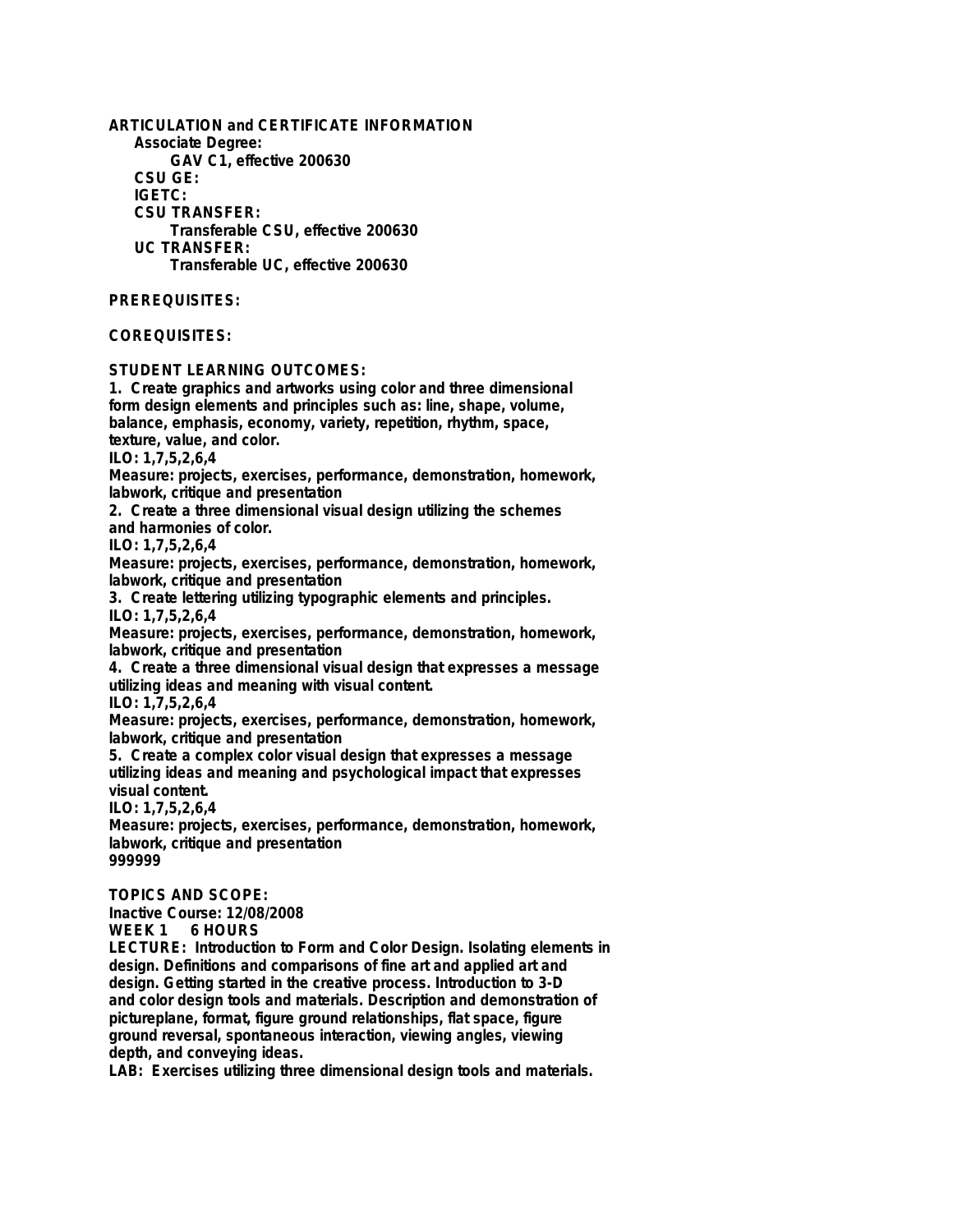**Exercises creating designs that explore picture plane, format, figure ground relationships, flat space, figure ground reversal, spontaneous interaction, angles, depth, and visual ideas. OUT OF CLASS ASSIGNMENTS: Create a 3-d design project that incorporates the use of pictureplane, format, figure ground relationships, flat space, figure ground reversal, spontaneous interaction, angles, depth, and ideas based on a selected theme. STUDENT PERFORMANCE OBJECTIVES: Students analyze the design elements and apply them to create a 3-d design project exploring picture plane, use of format, figure ground relationships, flat space, spontaneous interaction, angles, and depth. Students research and express a theme within their design project. Students develop and implement a visual message into design project.**

#### **WEEK 2 6 HOURS**

**LECTURE: Describe and demonstrate the element repetition. Describe the repetition 3-d design project. Show examples of student work, CD/DVD images, video, slides, textbook, and design artifacts that have repetition. Demonstrate the use of design tools and materials that are useful in creating a repetition design. Describe particular design problems associated with repetition. Demonstrate ways to correct for repetition design problems.**

**LAB: Work on exercises and design 3-d project utilizing repetition. Critique and discussion of student designs. OUT OF CLASS ASSIGNMENTS: Work on preliminary sketches for repetition 3-d design project. Continue working on a 3-d design project that incorporates the use of repetition. Reading assignment from textbook and/or handouts that addresses repetition. STUDENT PERFORMANCE OBJECTIVES: Students analyze the design element repetition. Students apply repetition to create a 3-d design project that explores that element. Students learn to use 3 d design tools and materials in a way that demonstrates repetition. 6 HOURS** 

**LECTURE: Describe and demonstrate the element variety. Describe the 3 d variety design project. Show examples of student work, CD/DVD images, video, slides, textbook, and design artifacts that have variety. Demonstrate the use of 3-d design tools and materials that are useful in creating a 3-d variety design. Describe particular 3-d design problems associated with variety. Demonstrate ways to correct for 3-d variety design problems. Explain Research Paper.**

**LAB: Work on exercises and 3-d design project utilizing variety. Critique and discussion of student designs. OUT OF CLASS ASSIGNMENTS: Work on preliminary sketches for 3-d variety design project. Continue working on a design project that incorporates the use of variety. Reading assignment from textbook and/or handouts that addresses variety. STUDENT PERFORMANCE OBJECTIVES: Students analyze the 3-d design element variety. Students apply variety to create a 3-d design project that explores that element. Students learn to use 3-d design tools and materials in a way that demonstrates variety. WEEK 4 6 HOURS**

**LECTURE: Describe and demonstrate the element balance. Describe the 3-d balance design project. Show examples of student work, CD/DVD images, video, slides, textbook, and 3-d design artifacts that have balance. Demonstrate the use of 3-d design tools and materials that are useful in creating a balance design. Describe particular 3-d design problems associated with balance. Demonstrate ways to correct for 3-d balance design problems.**

**LAB: Work on exercises and 3-d design project utilizing balance.**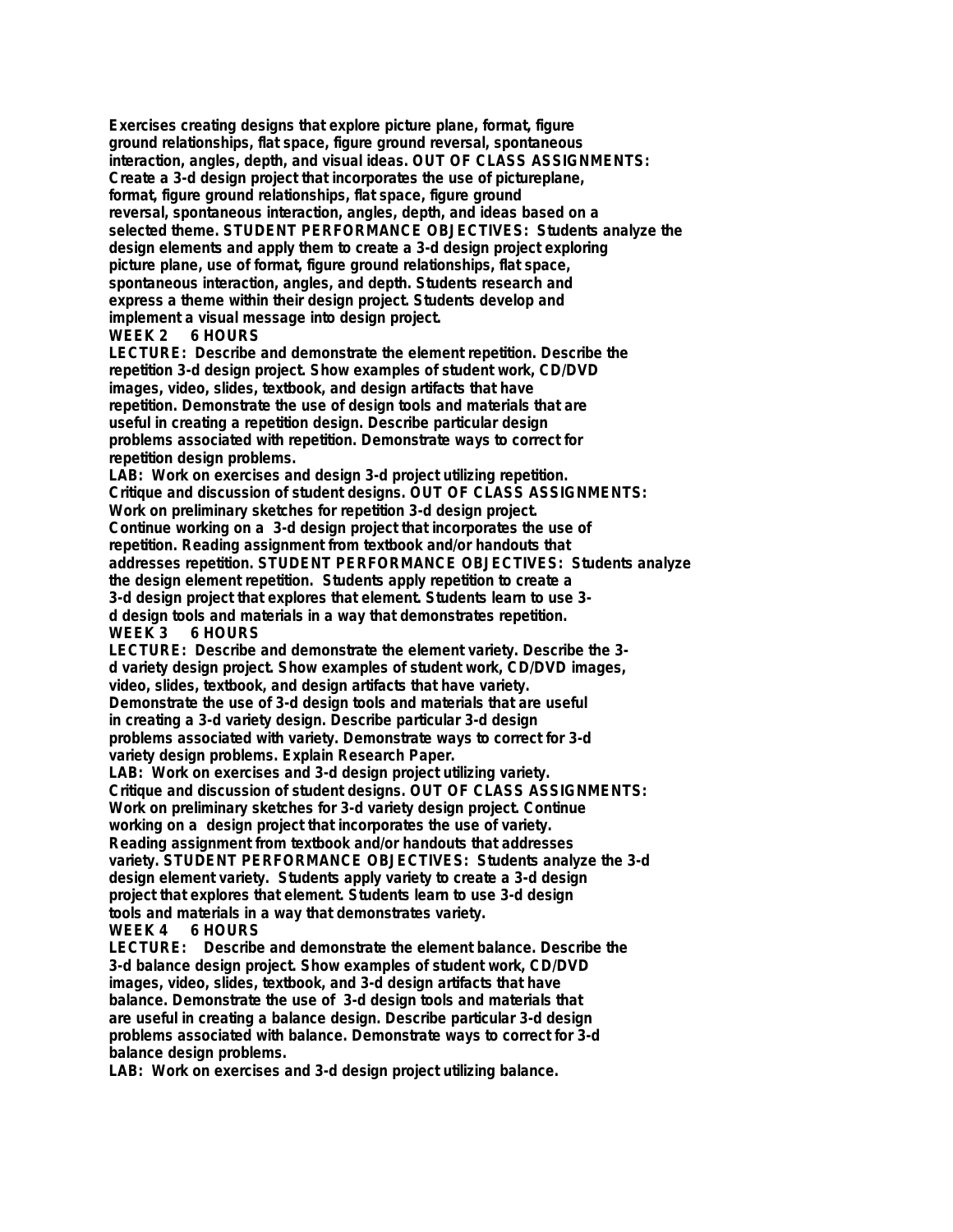**Critique and discussion of student designs. OUT OF CLASS ASSIGNMENTS: Work on preliminary sketches for 3-d balance design project. Continue working on a 3-d design project that incorporates the use of balance. Reading assignment from textbook and/or handouts that addresses balance. STUDENT PERFORMANCE OBJECTIVES: Students analyze the design element balance. Students apply balance to create a 3-d design project that explores that element. Students learn to use 3-d design tools and materials in a way that demonstrates balance.**

# **WEEK 5 6 HOURS**

**LECTURE: Describe and demonstrate the element emphasis. Describe the 3-d emphasis design project. Show examples of student work, CD/DVD images, video, slides, textbook, and 3-d design artifacts that have emphasis. Demonstrate the use of 3-d design tools and materials that are useful in creating a emphasis design. Describe particular 3-d design problems associated with emphasis. Demonstrate ways to correct for 3-d emphasis design problems.**

**LAB: Work on exercises and 3-d design project utilizing emphasis. Critique and discussion of student designs. OUT OF CLASS ASSIGNMENTS: Work on preliminary sketches for 3-d emphasis design project. Continue working on a 3-d design project that incorporates the use of emphasis. Reading assignment from textbook and/or handouts that addresses emphasis. STUDENT PERFORMANCE OBJECTIVES: Students analyze the design element emphasis. Students apply emphasis to create a 3-d design project that explores that element. Students learn to use 3-d design tools and materials in a way that demonstrates emphasis. 6 HOURS** 

**LECTURE: Describe and demonstrate the element economy. Describe the 3-d economy design project. Show examples of student work, CD/DVD images, video, slides, textbook, and 3-d design artifacts that have economy. Demonstrate the use of 3-d design tools and materials that are useful in creating a economy design. Describe particular 3-d design problems associated with economy. Demonstrate ways to correct for 3-d economy design problems.**

**LAB: Work on exercises and 3-d design project utilizing economy. Critique and discussion of student designs. OUT OF CLASS ASSIGNMENTS: Work on preliminary sketches for 3-d economy design project. Continue working on a 3-d design project that incorporates the use of economy. Reading assignment from textbook and/or handouts that addresses economy. STUDENT PERFORMANCE OBJECTIVES: Students analyze the design element economy. Students apply economy to create a 3-d design project that explores that element. Students learn to use 3-d design tools and materials in a way that demonstrates economy.**

# **6 HOURS**

**LECTURE: Describe and demonstrate the element line. Describe the 3-d line design project. Show examples of student work, CD/DVD images, video, slides, textbook, and 3-d design artifacts that have line. Demonstrate the use of 3-d design tools and materials that are useful in creating a line design. Describe particular 3-d design problems associated with line. Demonstrate ways to correct for3-d line design problems.**

**LAB: Work on exercises and 3-d design project utilizing line. Critique and discussion of student designs. OUT OF CLASS ASSIGNMENTS: Work on preliminary sketches for 3-d line design project. Continue working on a 3-d design project that incorporates the use of line. Reading assignment from textbook and/or handouts that addresses line. STUDENT**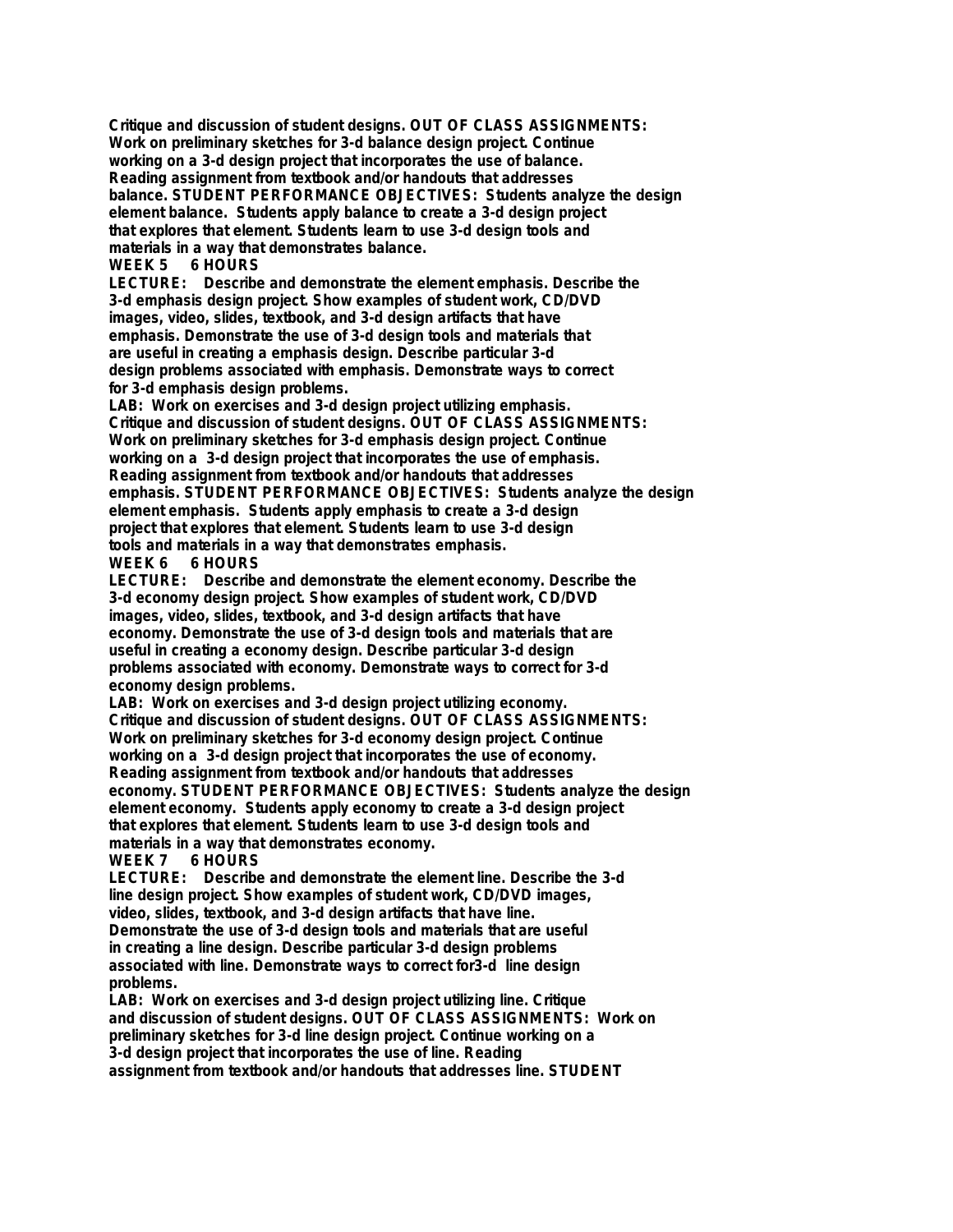**PERFORMANCE OBJECTIVES: Students analyze the design element line. Students apply line to create a 3-d design project that explores that element. Students learn to use 3-d design tools and materials in a way that demonstrates line.**

**6 HOURS** 

**LECTURE: Describe and demonstrate the element shape. Describe the 3 d shape design project. Show examples of student work, CD/DVD images, video, slides, textbook, and 3-d design artifacts that have shape. Demonstrate the use of 3-d design tools and materials that are useful in creating a shape design. Describe particular 3-d design problems associated with shape. Demonstrate ways to correct for 3-d shape design problems.**

**LAB: Work on exercises and 3-d design project utilizing shape. Critique and discussion of student designs. OUT OF CLASS ASSIGNMENTS: Work on preliminary sketches for 3-d shape design project. Continue working on a 3-d design project that incorporates the use of shape. Reading assignment from textbook and/or handouts that addresses shape. STUDENT PERFORMANCE OBJECTIVES: Students analyze the design element shape. Students apply shape to create a3-d design project that explores that element. Students learn to use 3-d design tools and materials in a way that demonstrates shape.**

# **WEEK 9 6 HOURS**

**LECTURE: Describe and demonstrate the element space. Describe the 3 d space design project. Show examples of student work, CD/DVD images, video, slides, textbook, and 3-d design artifacts that have space. Demonstrate the use of 3-d design tools and materials that are useful in creating a space design. Describe particular 3-d design problems associated with space. Demonstrate ways to correct for 3-d spatial design problems. Midterm Written Exam and Portfolio Review LAB: Work on exercises and 3-d design project utilizing space. Critique and discussion of student designs. OUT OF CLASS ASSIGNMENTS: Work on preliminary sketches for 3-d spatial design project. Continue working on a 3-d design project that incorporates the use of space. Reading assignment from textbook and/or handouts that addresses space. STUDENT PERFORMANCE OBJECTIVES: Students analyze the design element space. Students apply space to create a 3-d design project that explores that element. Students learn to use 3-d design tools and materials in a way that demonstrates space.**

# **WEEK 10 6 HOURS**

**LECTURE: Describe and demonstrate the element texture. Describe the3-d texture design project. Show examples of student work, CD/DVD images, video, slides, textbook, and 3-d design artifacts that have texture. Demonstrate the use of 3-d design tools and materials that are useful in creating a texture design. Describe particular3-d design problems associated with texture. Demonstrate ways to correct for 3-d texture design problems.**

**LAB: Work on exercises and 3-d design project utilizing texture. Critique and discussion of student designs. OUT OF CLASS ASSIGNMENTS: Work on preliminary sketches for 3-d texture design project. Continue working on a 3-d design project that incorporates the use of texture. Reading assignment from textbook and/or handouts that addresses texture. STUDENT PERFORMANCE OBJECTIVES: Students analyze the design element texture. Students apply texture to create a 3-d design project that explores that element. Students learn to use 3-d design tools and materials in a way that demonstrates texture.**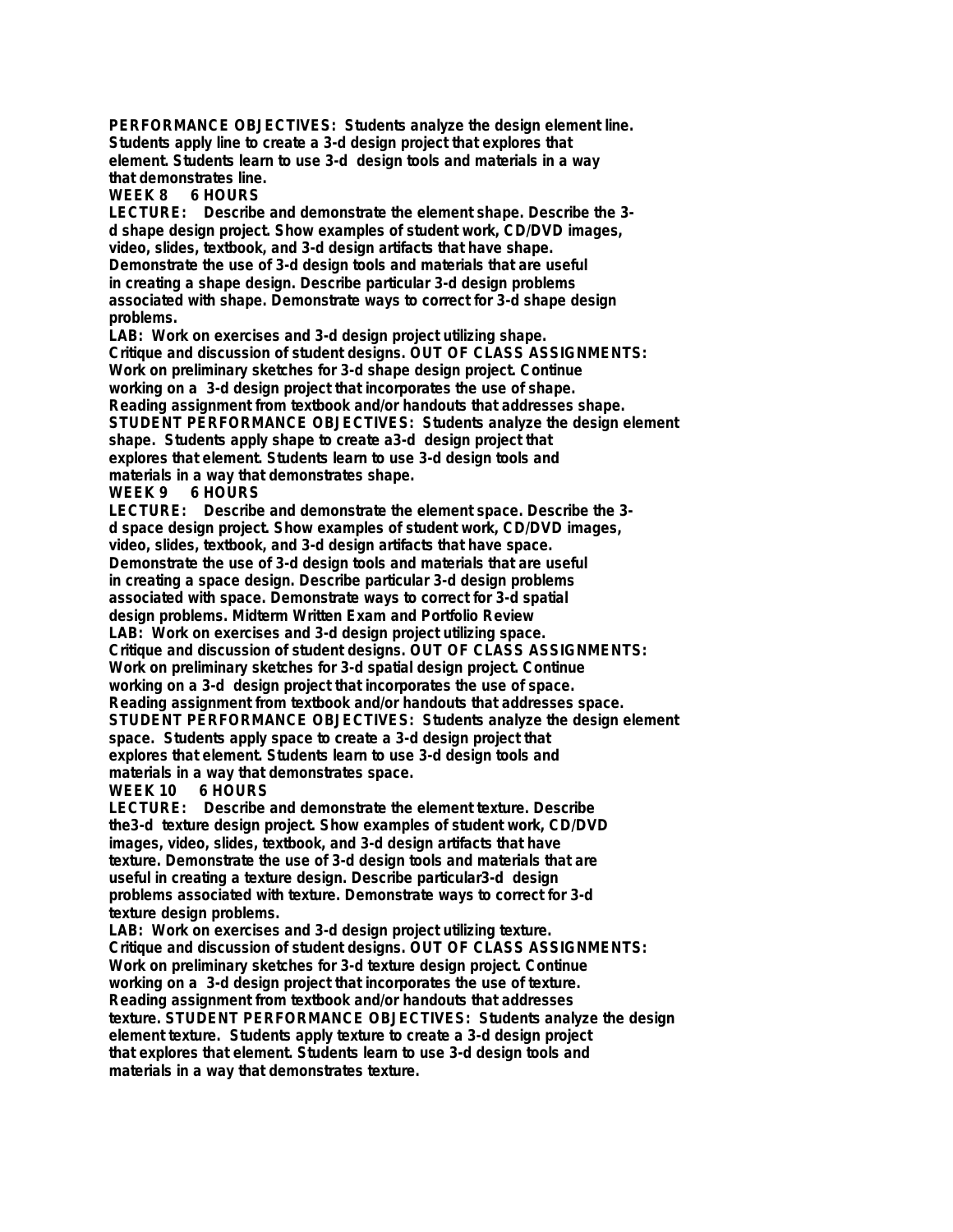### **WEEK 11 6 HOURS**

**LECTURE: Describe and demonstrate the element value. Describe the 3 d value design project. Show examples of student work, CD/DVD images, video, slides, textbook, and 3-d design artifacts that have value scale. Demonstrate the use of 3-d design tools and materials that are useful in creating a value design. Describe particular3-d design problems associated with value. Demonstrate ways to correct for 3-d value design problems.**

**LAB: Work on exercises and 3-d design project utilizing value. Critique and discussion of student designs. OUT OF CLASS ASSIGNMENTS: Work on preliminary sketches for 3-d value design project. Continue working on a 3-d design project that incorporates the use of value. Reading assignment from textbook and/or handouts that addresses value. STUDENT PERFORMANCE OBJECTIVES: Students analyze the 3-d design element value. Students apply value to create a 3-d design project that explores that element. Students learn to use 3-d design tools and materials in a way that demonstrates value.**

#### **WEEK 12 6 HOURS**

**LECTURE: Describe and demonstrate the color wheel. Describe the color wheel 3-d design project. Show examples of student work, CD/DVD images, video, slides, textbook, and 3-d design artifacts that have color wheel correlations. Demonstrate the use of 3-d design tools and materials that are useful in creating a color wheel design. Describe particular design problems associated with 3-d color wheels. Demonstrate ways to correct for 3-d color wheel design problems. LAB: Work on color exercises and 3-d color wheel design project. Critique and discussion of student designs. OUT OF CLASS ASSIGNMENTS: Work on preliminary sketches for 3-d color wheel design project. Continue working on a 3-d design project that incorporates the use of a color wheel. Reading assignment from textbook and/or handouts that addresses color theory and color wheels. STUDENT PERFORMANCE OBJECTIVES: Students analyze the design color wheel. Students apply color theory to create a3-d design project that explores the color wheel. Students learn to use 3-d design tools and materials in a way that demonstrates skill in creating a color wheel.**

# **WEEK 13 6 HOURS**

**LECTURE: Describe and demonstrate color schemes and harmonies. Describe the color schemes and harmonies 3-d design project. Show examples of student work, CD/DVD images, video, slides, textbook, and 3-d design artifacts that illustrate color schemes and harmonies. Demonstrate the use of 3-d design tools and materials that are useful in creating color schemes and harmonies. Describe particular 3-d design problems associated with color schemes and harmonies. Demonstrate ways to correct for color schemes and harmonies 3-d design problems. LAB: Work on exercises and color schemes and harmonies 3-d design project. Critique and discussion of student designs. OUT OF CLASS ASSIGNMENTS: Work on preliminary sketches for color schemes and harmonies 3-d design project. Continue working on a color schemes and harmonies 3-d design project. Reading assignment from textbook and/or handouts that addresses color schemes and harmonies. STUDENT PERFORMANCE OBJECTIVES: Students analyze the color schemes and harmonies. Students apply color schemes and harmonies to create a 3-d design project. Students learn to use 3-d design tools and materials in a way that demonstrates a variety of color schemes and harmonies. WEEK 14 6 HOURS**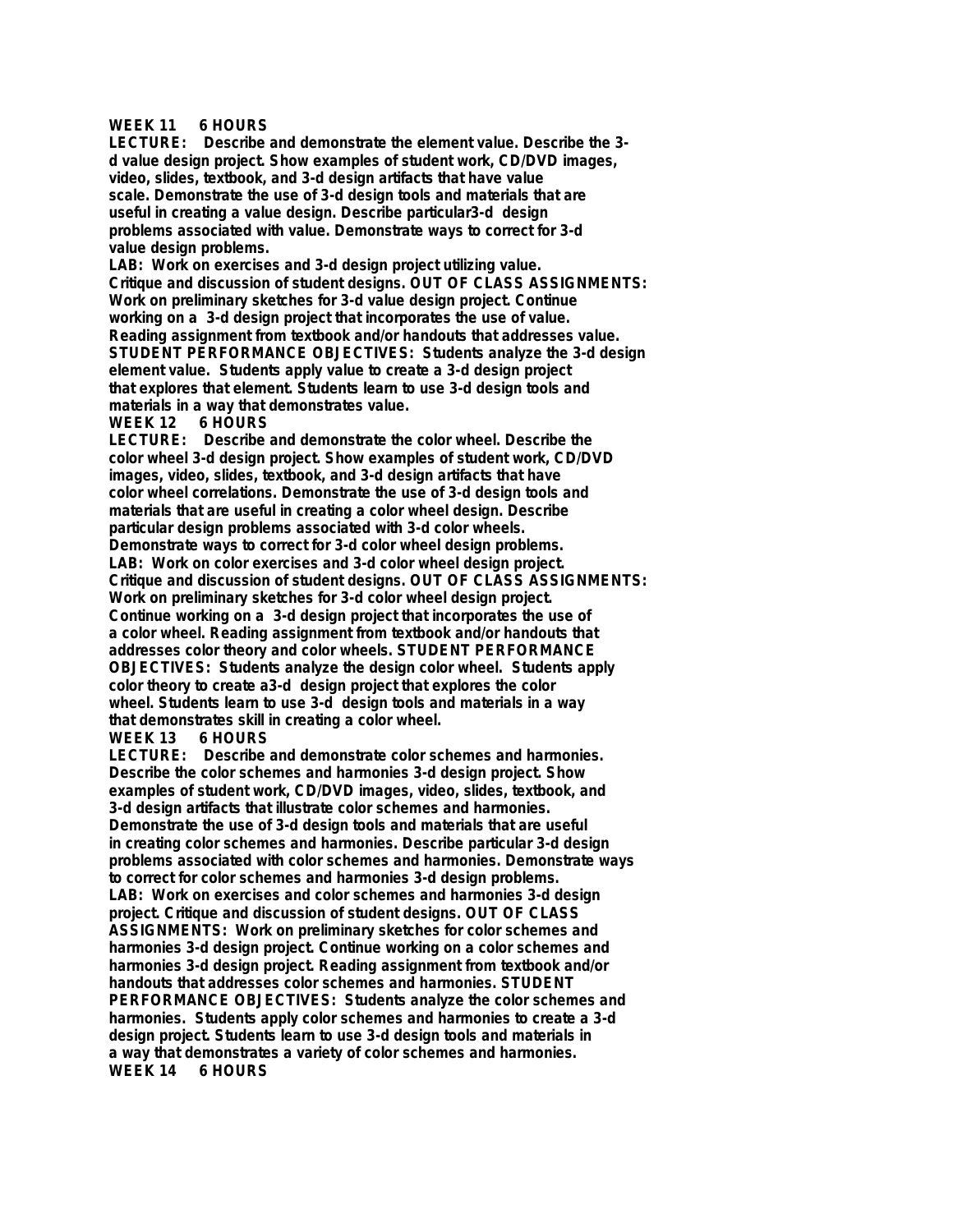**LECTURE: Describe and demonstrate the psychology of color. Describe the psychology of color 3-d design project. Show examples of student work, CD/DVD images, video, slides, textbook, and 3-d design artifacts that have illustrate the psychology of color. Demonstrate the use of 3-d design tools and materials that are useful in creating a psychology of color design. Describe particular 3-d design problems associated with the psychology of color. Demonstrate ways to correct for psychology of color 3-d design problems.**

**LAB: Work on exercises and 3-d design project utilizing the psychology of color. Critique and discussion of student designs. OUT OF CLASS ASSIGNMENTS: Work on preliminary sketches for the psychology of color 3-d design project. Continue working on a 3-d design project that incorporates the use of the psychology of color. Reading assignment from textbook and/or handouts that addresses the psychology of color. STUDENT PERFORMANCE OBJECTIVES: Students analyze the psychology of color. Students apply psychology of color to create a 3-d design project. Students learn to use 3-d design tools and materials in a way that demonstrates the psychology of color.**

#### **WEEK 15 6 HOURS**

**LECTURE: Describe and demonstrate color values and contrasts. Describe the color values and contrast 3-d design project. Show examples of student work, CD/DVD images, video, slides, textbook, and 3-d design artifacts that have a variety of color values and contrast. Demonstrate the use of 3-d design tools and materials that are useful in creating a color values and contrast design. Describe particular 3-d design problems associated with color values and contrast. Demonstrate ways to correct for color values and contrast 3-d design problems. LAB: Work on exercises and 3-d design project utilizing color values and contrast. Critique and discussion of student designs. OUT OF CLASS ASSIGNMENTS: Work on preliminary sketches for color values and contrast 3-d design project. Continue working on a 3-d design project that incorporates the use of color values and contrast. Reading assignment from textbook and/or handouts that addresses color values and contrast. STUDENT PERFORMANCE OBJECTIVES: Students analyze color values and contrast. Students apply variety to create a 3-d design project that explores color values and contrast. Students learn to use 3-d design tools and materials in a way that demonstrates color values** and contrast.<br>WEEK 16

#### **6 HOURS**

**LECTURE: Describe and demonstrate lettering and typography. Describe the lettering and typography 3-d design project. Show examples of student work, CD/DVD images, video, slides, textbook, and 3-d design artifacts that have lettering and typography. Demonstrate the use of 3 d design tools and materials that are useful in creating a lettering and typography design. Describe particular 3-d design problems associated with lettering and typography. Demonstrate ways to correct for lettering and typography 3-d design problems.**

**LAB: Work on exercises and 3-d design project utilizing lettering and typography. Critique and discussion of student designs. OUT OF CLASS ASSIGNMENTS: Work on preliminary sketches for lettering and typography 3-d design project. Continue working on a 3-d design project that incorporates the use of lettering and typography. Reading assignment from textbook and/or handouts that addresses lettering and typography. STUDENT PERFORMANCE OBJECTIVES: Students analyze the lettering and typography 3-d design. Students apply lettering and typography to**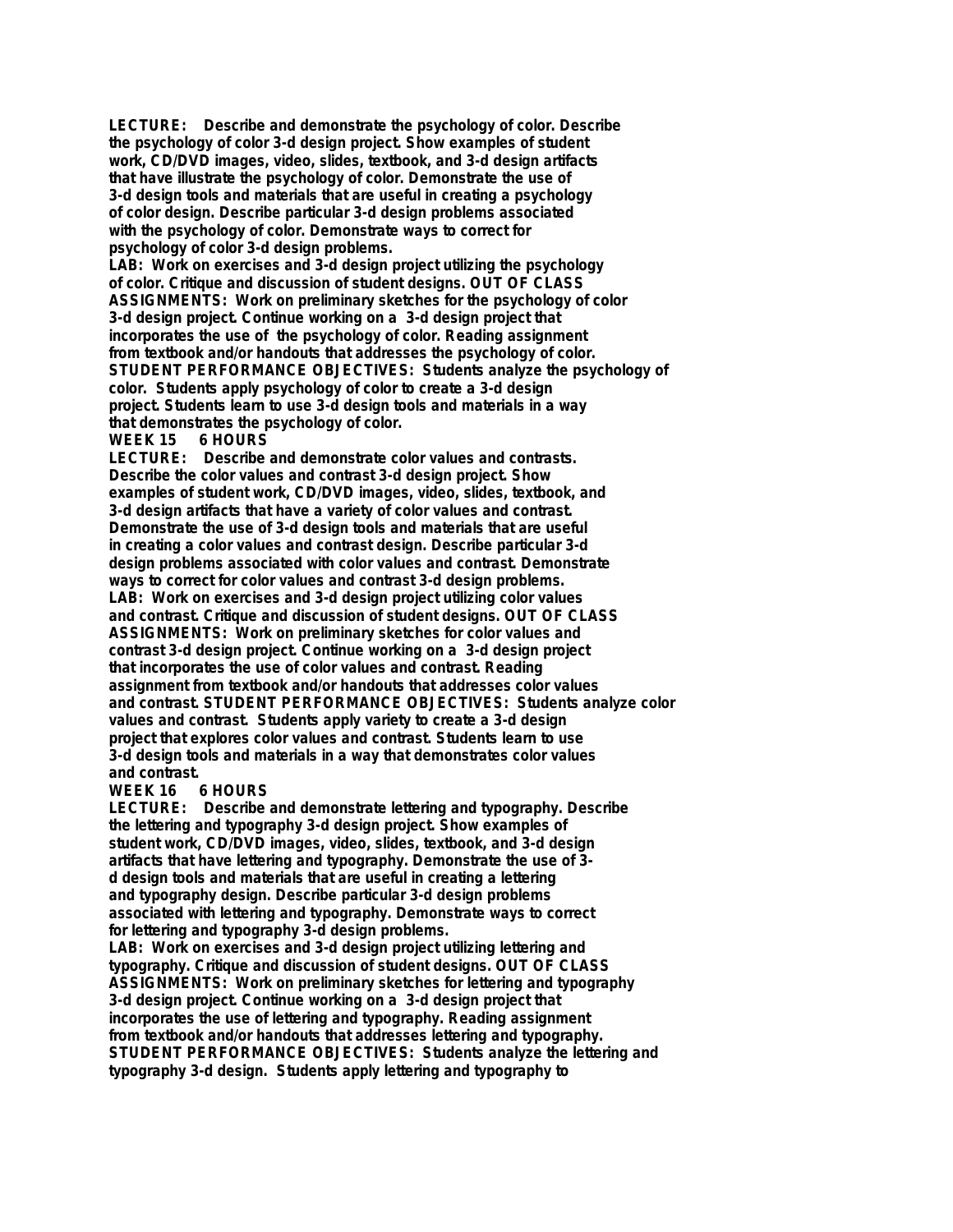**create a 3-d graphic design project. Students learn to use 3-d design tools and materials in a way that demonstrates lettering and typography.**

**WEEK 17 6 HOURS**

**LECTURE: Describe and demonstrate non-traditional experimental 3-d design. Describe the experimental 3-d design project. Show examples of student work, CD/DVD images, video, slides, textbook, and 3-d design artifacts that are experimental. Demonstrate the use of design tools and materials that are useful in creating an experimental 3-d design. Describe particular 3-d design problems associated with experimentation. Demonstrate ways to correct for experimental 3-d design problems.**

**LAB: Work on exercises and 3-d design project utilizing experimentation. Critique and discussion of student designs. OUT OF CLASS ASSIGNMENTS: Work on preliminary sketches for experimental 3-d design project. Continue working on a 3-d design project that incorporates the use of experimentation. Reading assignment from textbook and/or handouts that addresses experimental design. STUDENT PERFORMANCE OBJECTIVES: Students analyze experimental design. Students apply experimentation to create a 3-d design project. Students learn to use 3-d design tools and materials in a way that demonstrates experimentation.**

**WEEK 18 2 HOURS Final Written Exam and Final Portfolio Review**

#### **METHODS OF INSTRUCTION:**

**Lecture, video, cd/dvd, computer presentations, internet, examples, demonstrations, lab, critiques, exercises and projects. METHODS OF EVALUATION: The types of writing assignments required: Written homework Essay exams Term papers Other: Studio journal entries and notes for project(s) The problem-solving assignments required: Other: 3-d and color design work The types of skill demonstrations required: Class performance Field work Other: Critique and Discussion, sketchbook work, 3-d work The types of objective examinations used in the course: None Other category: Finished cumulative portfolio of 3-d and color design projects and sketches. The basis for assigning students grades in the course: Writing assignments: 20% - 40% Problem-solving demonstrations:**<br>Skill demonstrations: 10% **Skill demonstrations: 10% - 20% Objective examinations: 0% - 0% Other methods of evaluation:** 

# **REPRESENTATIVE TEXTBOOKS:**

**^uColor^s, by Paul Zelanski and Mary Pat Fisher, Prentice Hall, 1996 or other appropriate College equivalent text. Reading level of text: 13+ grade level. Verified by: Prentice Hall Other Materials Required to be Purchased by the Student: tempera paint,**